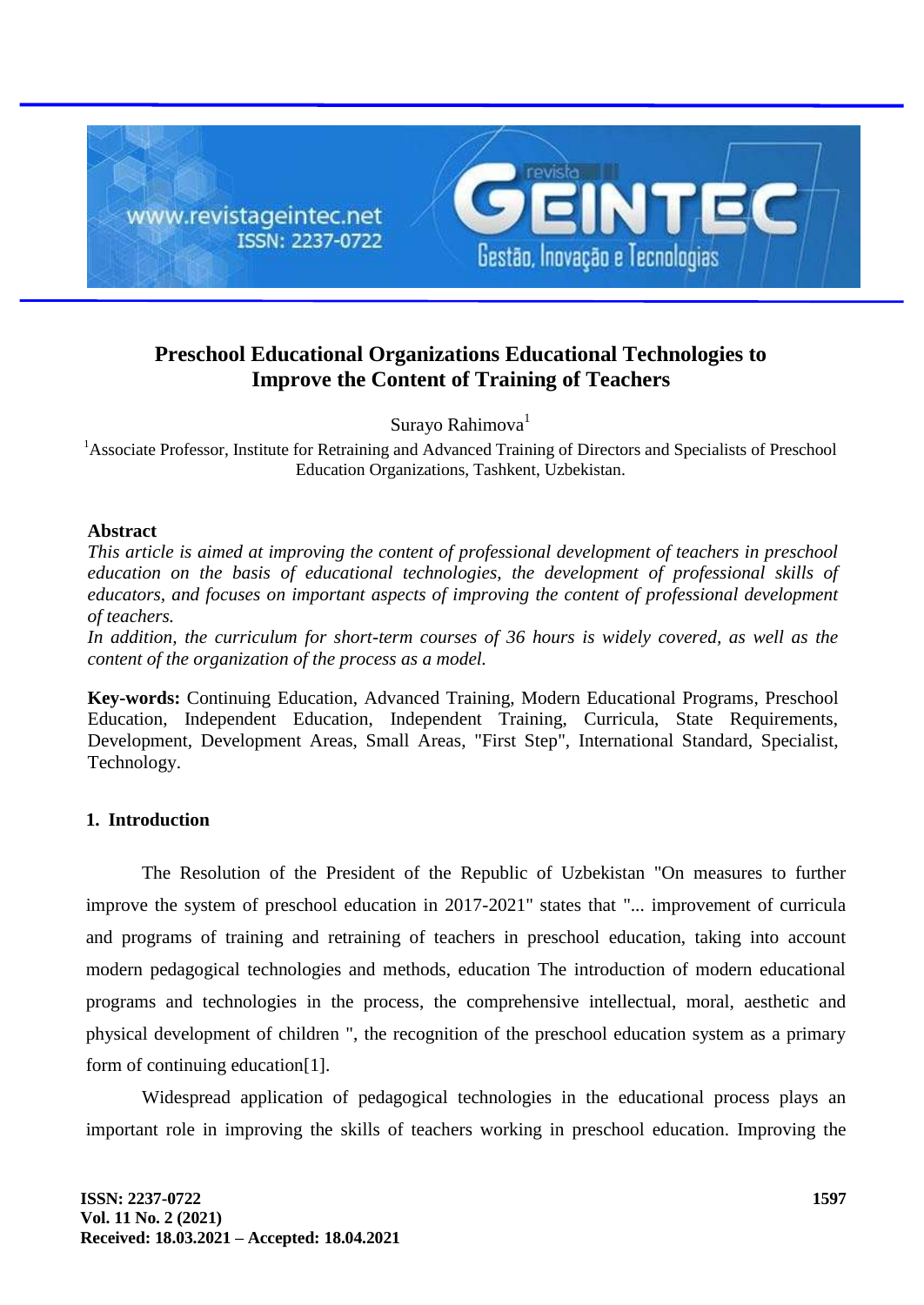process of professional development of teachers in preschool education organizations has a number of advantages, allowing the introduction of integrated monitoring of the process of continuous professional development based on the integration of formal and informal education.

#### **2. Material and Methods**

Training of qualified teachers in the world education system is a long-term, complex process, the successful completion of which requires the application of high-performance teaching technologies in the educational process and the achievement of speed in the use of a wide range of information.

Currently, the ongoing innovations in the field of preschool education create the need for continuous support of qualified professionals and their innovative readiness for practical activities in a constantly changing non-standard environment. As a result, there is a need to create additional, non-traditional, parallel independent education systems.

The analysis of our scientific research shows that UI Inoyatov, not fully aware of the possibilities of modern information and pedagogical technologies in ensuring the quality and effectiveness of the system of advanced training, analyzes the shortcomings in their implementation in practice. The process of formation as a method emphasizes the fact that the methods, tools, methods that can meet modern requirements are enriched with new content, the efforts are not at the level of demand, taking into account the national image, character, emotions [5].

In the scientific researches of J.G. Yuldashev "..... differentiation of different levels of professional development of teachers and individual approach to it, creation of wide opportunities for choice of forms, methods and terms of professional development", in the researches of R.Kh. Djuraev ". ..the most important task of the process of continuous education and development of educators is the adaptation of their activities to the constantly changing economic, social and professional conditions, the creation of favorable conditions for personal and professional development and improvement at the level of professional skills "[6, 7].

Indeed, the cornerstones of the organization of educational activities in the system of continuing education begin with preschool education. Priority in the education system is aimed at forming a perfect person, capable of taking responsibility for the future of the country, able to raise the flag of Uzbekistan on the world stage, a well-developed Olympic winners, masters of sports. Therefore, one of the indicators of the quality of education is to increase the capacity of teachers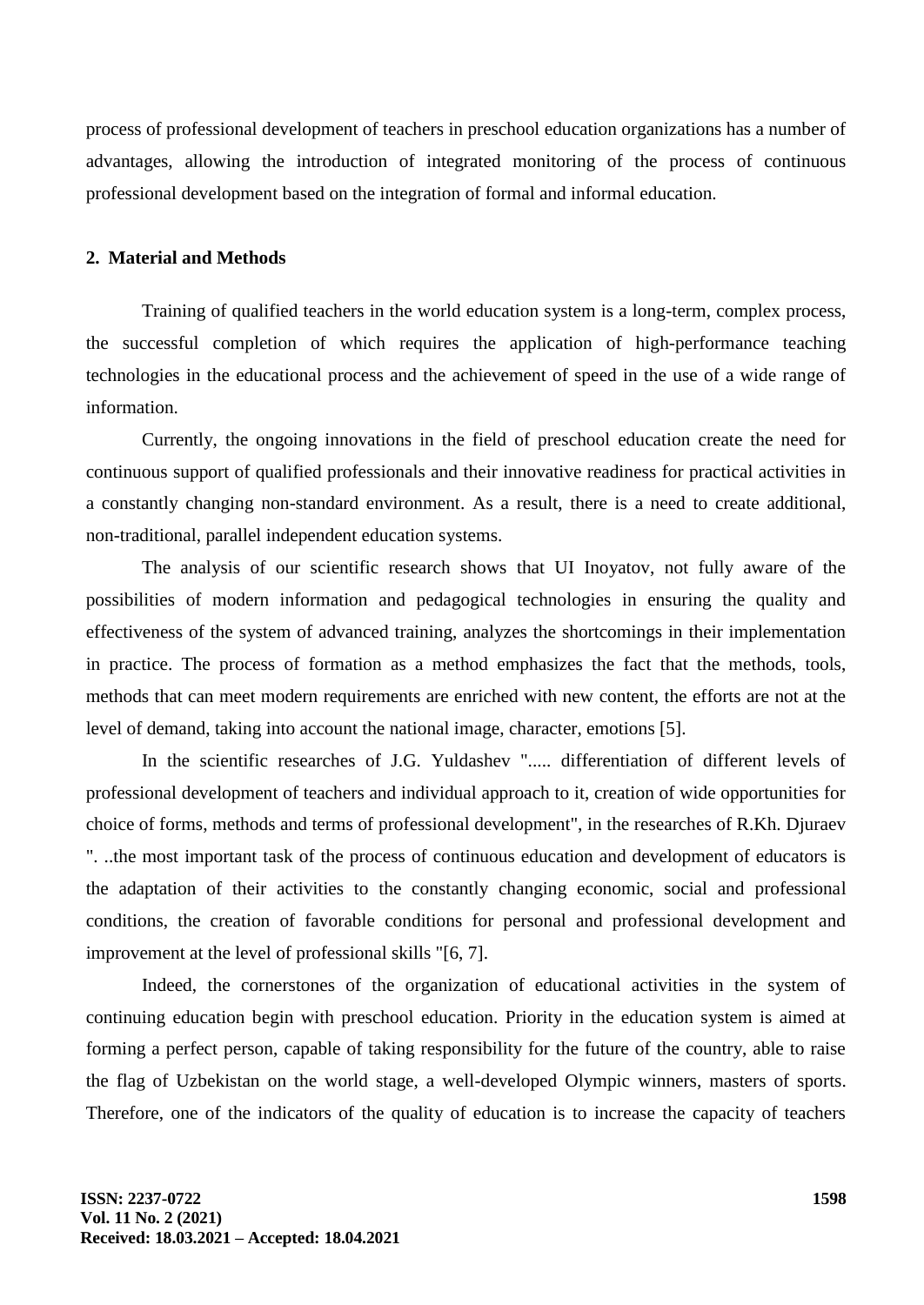involved in this field, the introduction of organizational and didactic mechanisms for the development of methodological competence of teachers in the process of professional development.

From this point of view, MA Yuldashev in the development of the system of professional development in the management of the quality of professional education on the organization of quality management of education at the level of modern requirements: creating opportunities to replace external control measures with internal control and self-assessment; ; development of state requirements for the content and quality of advanced training of public educators, taking into account the characteristics of their professional activities; the views of educators on the appropriateness of focusing on the needs of the study are noteworthy [8].

### **3. Results and Discussion**

Based on the views of the above scholars, there is a need to revise the curriculum, syllabus and textbooks, manuals, developments, lecture texts published on the basis of the system of professional development of preschool education institutions, supplementing them with new innovative technologies. For this:

- Formation of creative thinking in listeners, teaching research, organization of distance learning and independent learning, formation of critical thinking;
- Introduction of new methods of education on the basis of modern and information and communication technologies;
- It is important to study the best practices of the world education system.

In our view, important aspects of improving the content of professional development of teachers in preschool education include:

- Identification of scientific and practical bases for optimizing the content of educational and methodological resources for professional development of teachers of preschool education organizations on the basis of the principles of motivational, modern universal education, integrated approach, international cooperation;
- Development of an integrated modern information educational base based on the implementation of international standards and state requirements for the content of professional development courses for teachers of preschool education organizations;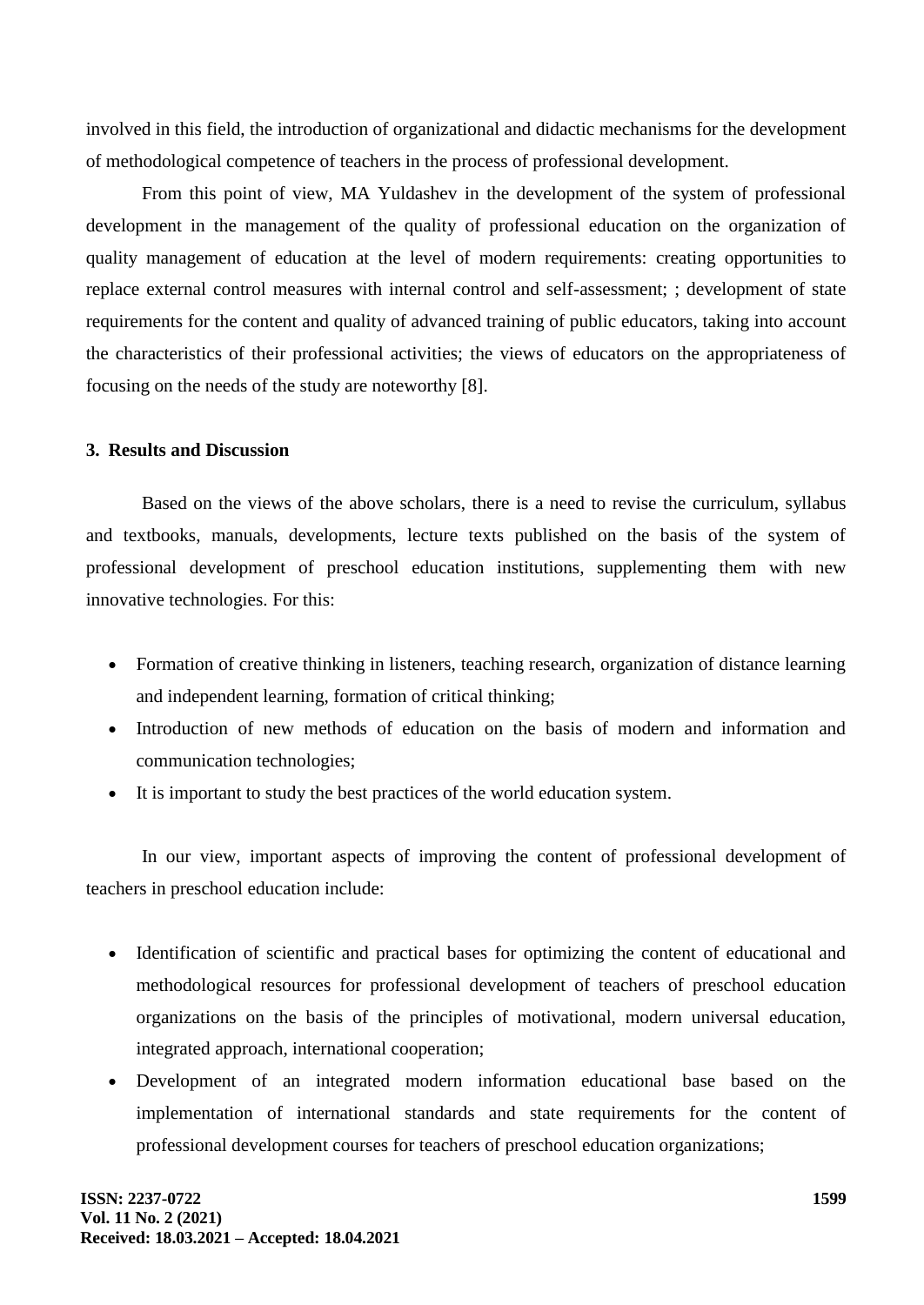- Determining the effectiveness of educational and methodological resources through the introduction of modern educational programs and innovative technologies in the process of professional development of teachers of preschool education;
- To determine the system of innovative assessment of the quality and effectiveness of professional knowledge, skills and abilities of teachers of preschool education organizations based on the results of professional development.

Indeed, at the heart of systemic reforms aimed at improving the content of preschool education today is the development of professional skills of teachers, their modern education and innovative technologies, the development of modern knowledge, skills and competencies in mastering advanced foreign experience. This is because the urgent and urgent problems facing the preschool education system require the development of didactic conditions for improving the content of education.

Also, as long as there are pedagogical processes, pedagogical technologies will continue to develop and improve. In this regard, the approaches, laws and principles will be amended and improved.

Today there is a lot of talk about the economy and rationality of teaching, the teacher, the technique and technology, the economics of education, the computerization of teaching. In his address to the Oliy Majlis on December 29, President Islam Karimov called for increasing the coverage of preschool education to 65% by the end of next year and 75% by the end of 2023. is intended to determine the viability of a society in many ways.

It is known from the analysis of pedagogical literature that there are different forms of independent learning, the main focus of which is on the listener to independently perform the given topics (assignments), study, deepen their knowledge and strengthen practical skills in this area. The skill of a modern, competent teacher is assessed not only by imparting knowledge to the listener, but also by teaching them to work independently, consciously on themselves, to think freely and logically, to defend their views in front of the group.

In the process of organizing independent education in-service training of teachers of preschool education organizations:

 Independent and in-depth study of theoretical information on the basis of additional information in the context of the studied topic (specific topic, certain short and problematic questions within the topic, etc.);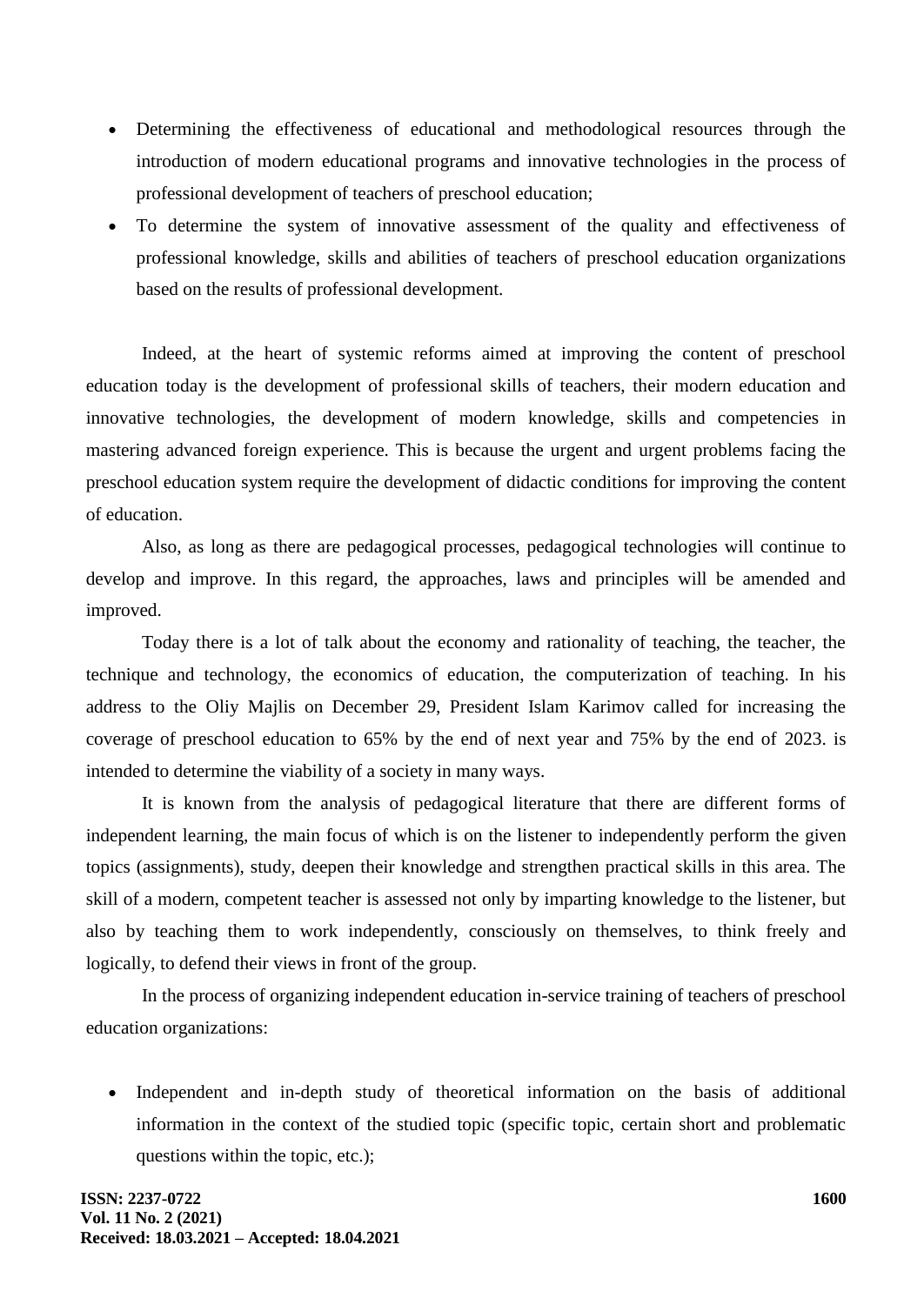- Strengthening of theoretical knowledge through practical application and application of the acquired theoretical knowledge (performance of practical tasks in various forms, writing creative works, etc.);
- Use of theoretical knowledge, skills and practical skills acquired in the course of the lesson, through independent study, in the analysis of the essence of various social events and in drawing correct conclusions;
- Selection of the content and essence of advanced ideas promoted in textbooks, teaching aids, scientific literature and ICT, media, press materials, the formation of the ability to work independently;
- The acquired knowledge, skills and abilities can be used in the formation of professional competence of educators (course work, diploma work, research work).

Also, during our observations, it was found that there are some pedagogical factors that have a positive impact on the organization of independent learning in the process of professional development of teachers of preschool education, which include:

- Continuous scientific and theoretical improvement of professional and pedagogical training of students of the organization of advanced training on the organization, implementation and control of independent training and independent education;
- Improving the mechanism of equipping students with methodological knowledge, skills and competencies for independent training and independent education;
- Strengthening the focus on the creation of educational and methodological literature, recommendations, guidelines, instructions on the forms and methods of independent training and independent education of students, the organization of independent learning, the scientific-theoretical and methodological basis for monitoring its results;
- study of international best practices in the organization of independent training and independent education and their implication in our national training system;
- It is expedient to organize scientific-methodical seminars, training courses on the organization of independent training and independent education, dissemination of best practices.

In addition to the development of the competence of teachers in preschool education, it is necessary to pay attention to the following factors that serve to improve the content of education: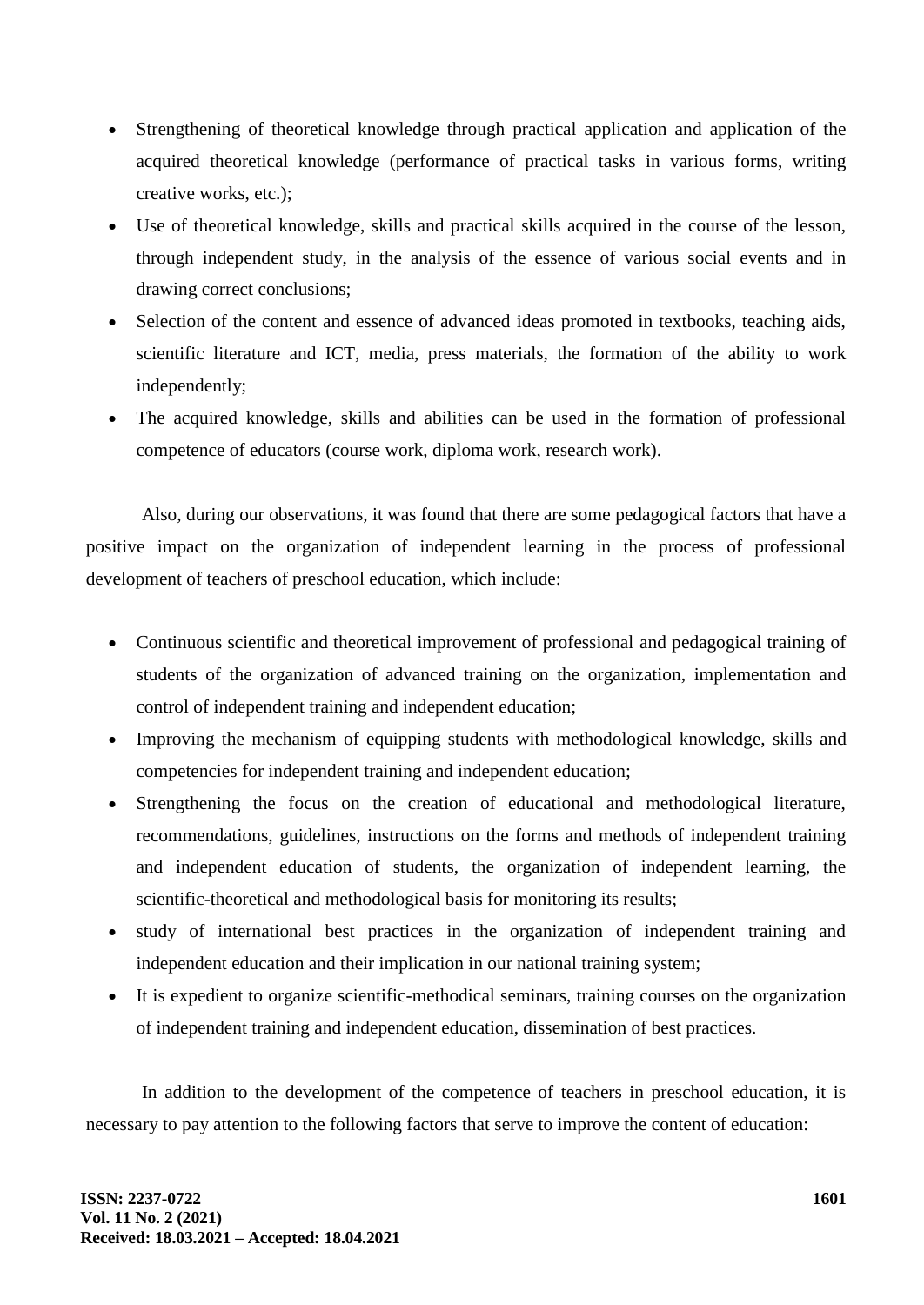- Motivational factor the formation of a correctional area of current problems perceived on the basis of a conscious analysis of the activities of students in determining the content of education, professional development of teachers of preschool education organizations (MTTPXMO);
- Social factor focus on practical activities that provide a learning environment in the organization of MTTPXMO;
- Informational factor the creation of an in-service training environment that ensures the independence of MTTPXMO listeners, allows them to discover and improve their inner potential and creative abilities as much as possible, as well as to activate their reflexive skills;
- The active factor is to provide a favorable pedagogical climate that allows educators to develop themselves, to express themselves, to positively adopt the best practices of others;
- Didactic factor (tools) the availability of specially equipped classrooms, educational resources (curricula, electronic textbooks, teaching and methodical manuals, audio tools, graphic organizers), educational equipment and tools, information technology.
- Based on these factors, the content of MTTPXMO was determined as follows:
- Ensuring the compatibility of curricula, sample and working programs, educational and methodological complexes;
- The content of professional development of teachers of preschool education is the integration of activities, resources, types, forms and innovative practices of the subjects of the preschool education system and the structural (motivational and goal setting, conceptual, procedural-content, reflexive-communicative) model of the creative process in educational work.) improvement based on the definition of the content of components;
- Model of improving the content of professional development of teachers of preschool education (independent reading of didactic and innovative teaching materials, participation in online activities, participation in seminars, curriculum, program of advanced training system and textbooks, manuals, developments, lectures based on them revision) software development;
- Enhancing the provision of innovative and integrative harmony in the educational process, the organization of online master classes.
- Analysis of the content of teacher training in foreign countries allowed to identify the following didactic aspects of an innovative approach to the educational process:
- Focus on the purpose and content of training in the formation of professional competencies of students;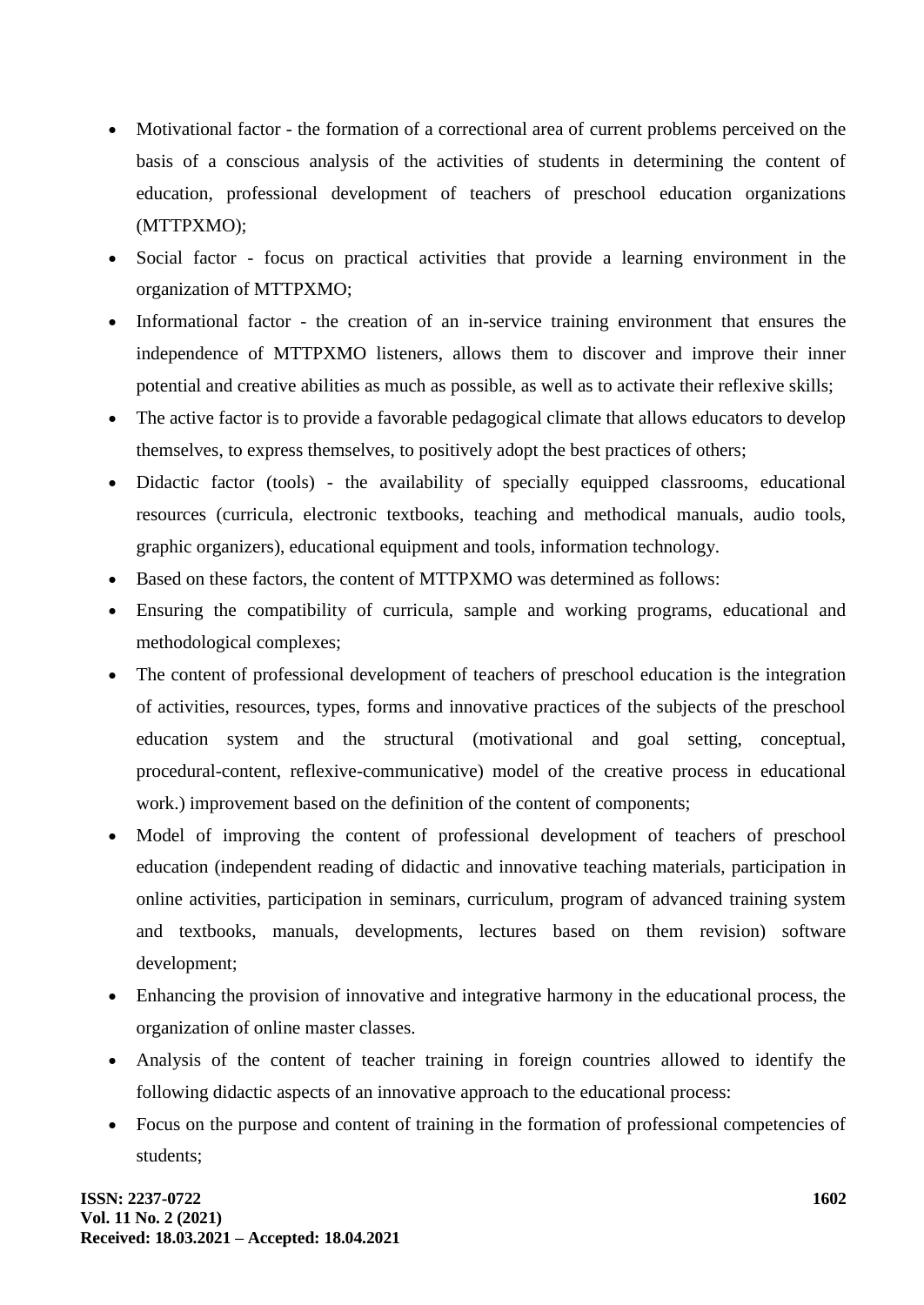- Orientation of the used pedagogical technologies to the development of creative potential of students;
- Flexibility of curricula and growth of opportunities to acquire professional skills and competencies in the educational process;
- Use of research methods of teaching in the educational process;
- The majority of learning activities are independent activities;
- Application of quantitative criteria to measure the level of competence formed;
- Organization of teaching on the basis of individualized approach; high-level integration of education, science and industry.

It should be noted that the organized short-term courses can be the basis for improving the content of professional development of teachers. In this regard, we consider it appropriate to refer to the short-term training program "State requirements for the development of primary and preschool children and the implementation of the state curriculum" First Step ".

The objectives of this short-term in-service training program for educators working in preschool education organizations are as follows:

- Providing information on the practical application of state requirements for the development of primary and preschool children;
- Analysis of the areas of development and their sub-areas specified in the State Requirements for the Development of Primary and Preschool Children;
- Identification and practical application of development indicators for different age groups set by the State requirements for the development of primary and preschool children;
- To provide knowledge on the implementation of the state curriculum "First Step" in the educational process and to develop competencies for practical application;
- Information on the state curriculum "First Step" is a legal document developed in accordance with state requirements, which reflects the main content of educational activities in preschool education, as well as the development of the child's basic and developmental competencies in the educational process in the centers.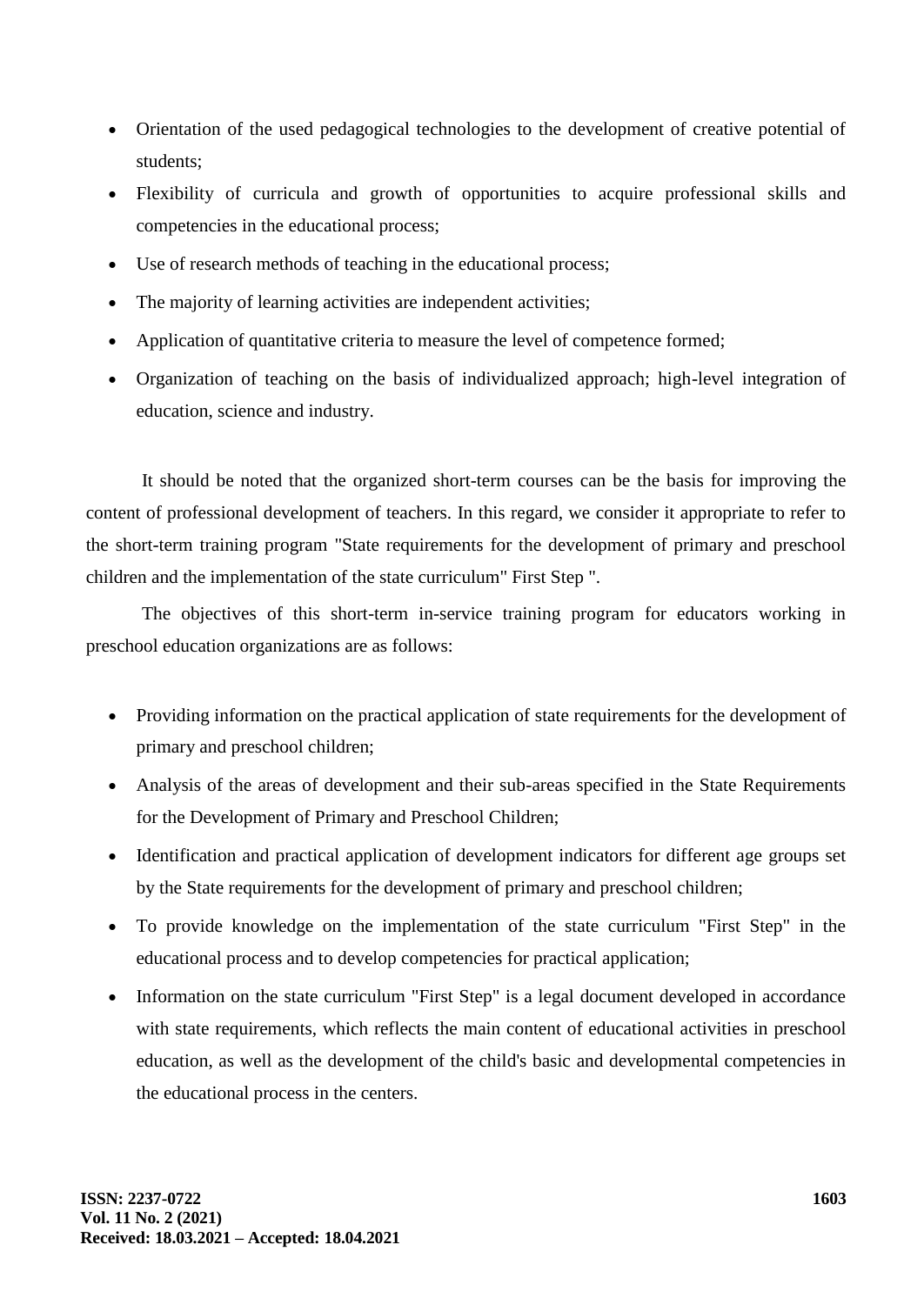The hours for a 36-hour course can be distributed as follows:

|                  |                                                                                                                                    | <b>Listener's learning load</b> |                                  |                |                       |
|------------------|------------------------------------------------------------------------------------------------------------------------------------|---------------------------------|----------------------------------|----------------|-----------------------|
| $N_2$            |                                                                                                                                    |                                 | <b>Audience learning</b><br>load |                |                       |
|                  |                                                                                                                                    |                                 | <b>Including</b>                 |                |                       |
|                  | <b>Themes</b>                                                                                                                      | That's all                      | Total                            | Theoretical    | Practical<br>training |
| 1.               | State Requirements for the Development of Primary and<br>Preschool Children                                                        | $\overline{2}$                  | $\overline{2}$                   | $\overline{2}$ |                       |
| 2.               | Areas of development and sub-sectors defined in the State<br>Requirements for the Development of Primary and<br>Preschool Children | 4                               | $\overline{4}$                   | $\overline{2}$ | $\overline{2}$        |
| 3.               | Implementation of the State Curriculum "First Step" in the<br>educational process in public preschool educational<br>institutions  | $\overline{2}$                  | $\overline{2}$                   | $\overline{2}$ |                       |
| $\overline{4}$ . | Planning the educational process on the basis of the state<br>curriculum "First Step"                                              | $\overline{2}$                  | $\overline{2}$                   | $\overline{2}$ |                       |
| 5.               | The order of the educator's work documents 05-02                                                                                   | $\overline{2}$                  | $\overline{2}$                   |                | $\overline{2}$        |
| 6.               | Establishment of development centers in groups on the<br>basis of the state curriculum "First step"                                | $\overline{2}$                  | $\overline{2}$                   |                | $\overline{2}$        |
| 7.               | Organization of the educational process in general groups                                                                          |                                 | $\overline{2}$                   |                | $\overline{2}$        |
| 8.               | and the procedure for carrying them                                                                                                |                                 | $\overline{2}$                   | $\overline{2}$ |                       |
| 9.               | Organization of playful educational activities                                                                                     |                                 | $\overline{2}$                   |                | $\overline{2}$        |
| 10.              | Education through play in preschool education                                                                                      | $\overline{2}$                  | $\overline{2}$                   |                | $\overline{2}$        |
| 11.              | Educational activity at the Center for Construction and<br>Mathematics                                                             | $\overline{2}$                  | $\overline{2}$                   |                | $\overline{2}$        |
| 12.              | Educational activities at the Center for Role-Playing and<br>Drama                                                                 | $\overline{2}$                  | $\overline{2}$                   |                | $\overline{2}$        |
| 13.              | Educational activity at the Language and Speech Center                                                                             | $\overline{2}$                  | $\overline{2}$                   |                | $\overline{2}$        |
| 14.              | Educational activities at the Center for Science and<br>Nature                                                                     | $\overline{2}$                  | $\overline{2}$                   |                | $\overline{2}$        |
| 15.              | Educational activity in the "Art" center                                                                                           | $\overline{2}$                  | $\overline{2}$                   |                | $\overline{2}$        |
| 16.              | Monitoring and analysis of educational activities in<br>development centers                                                        | $\overline{2}$                  | $\overline{2}$                   | 2              |                       |
| 17.              | Document and monitor the individual development of<br>children                                                                     | $\overline{2}$                  | $\overline{2}$                   |                | $\overline{2}$        |
| <b>Total</b>     |                                                                                                                                    |                                 | 36                               | 12             | 24                    |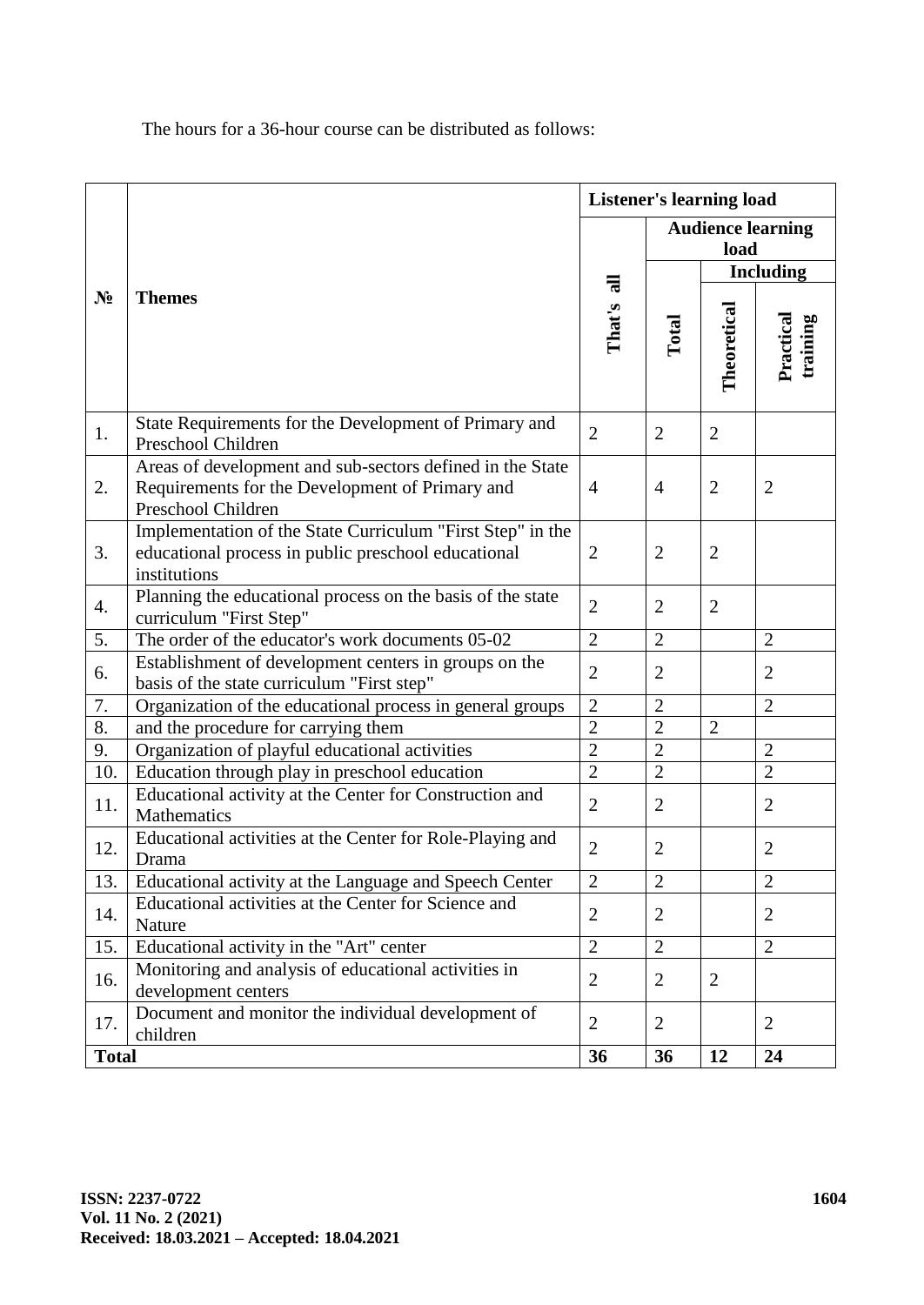The content of the 2nd topic "Areas of development and sub-areas defined in the State Requirements for the Development of Primary and Preschool Children" specified in the distribution can be summarized as follows:

The following table (Table 1.1) lists the development areas and sub-areas identified in the State Requirements for the Development of Early and Preschool Children. Mark the small fields in the appropriate field accordingly.

After the participants have completed the task, the content of the areas will be covered and the participants will self-assess.

| Table 1.1- Areas of Development and Sub-sectors defined in the State Requirements for the Development of Primary and |
|----------------------------------------------------------------------------------------------------------------------|
| Preschool Children                                                                                                   |

| $N_2$            | <b>Small areas</b>                                           | <b>Physical</b><br>development<br>and shaping a<br>healthy lifestyle | Socio-<br>emotional<br>development | Speech,<br>communication,<br>reading and<br>writing skills | <b>Development</b><br>of the<br>cognitive<br>process | <b>Creative</b><br>development |
|------------------|--------------------------------------------------------------|----------------------------------------------------------------------|------------------------------------|------------------------------------------------------------|------------------------------------------------------|--------------------------------|
| 1.               | Artistic creative<br>abilities                               |                                                                      |                                    |                                                            |                                                      |                                |
| 2.               | Great motor skills                                           |                                                                      |                                    |                                                            |                                                      |                                |
| $\overline{3}$ . | The concept of "I"                                           |                                                                      |                                    |                                                            |                                                      |                                |
| 4.               | Fine motor skills<br>of the fingers                          |                                                                      |                                    |                                                            |                                                      |                                |
| 5.               | Intellectual<br>comprehension<br>skills                      |                                                                      |                                    |                                                            |                                                      |                                |
| 6.               | Small motor skills                                           |                                                                      |                                    |                                                            |                                                      |                                |
| 7.               | Artistic<br>imagination of the<br>world                      |                                                                      |                                    |                                                            |                                                      |                                |
| 8.               | Socialization,<br>communication<br>with adults and<br>peers  |                                                                      |                                    |                                                            |                                                      |                                |
| 9.               | Reading skills                                               |                                                                      |                                    |                                                            |                                                      |                                |
| 10.              | Sensomotorics                                                |                                                                      |                                    |                                                            |                                                      |                                |
| 11.              | Healthy lifestyle<br>and safety                              |                                                                      |                                    |                                                            |                                                      |                                |
| 12.              | Speech and<br>language                                       |                                                                      |                                    |                                                            |                                                      |                                |
| 13.              | Elementary<br>mathematical<br>skills                         |                                                                      |                                    |                                                            |                                                      |                                |
| 14.              | Emotions and<br>their management                             |                                                                      |                                    |                                                            |                                                      |                                |
| 15.              | Research<br>cognition and<br>effective reflexive<br>activity |                                                                      |                                    |                                                            |                                                      |                                |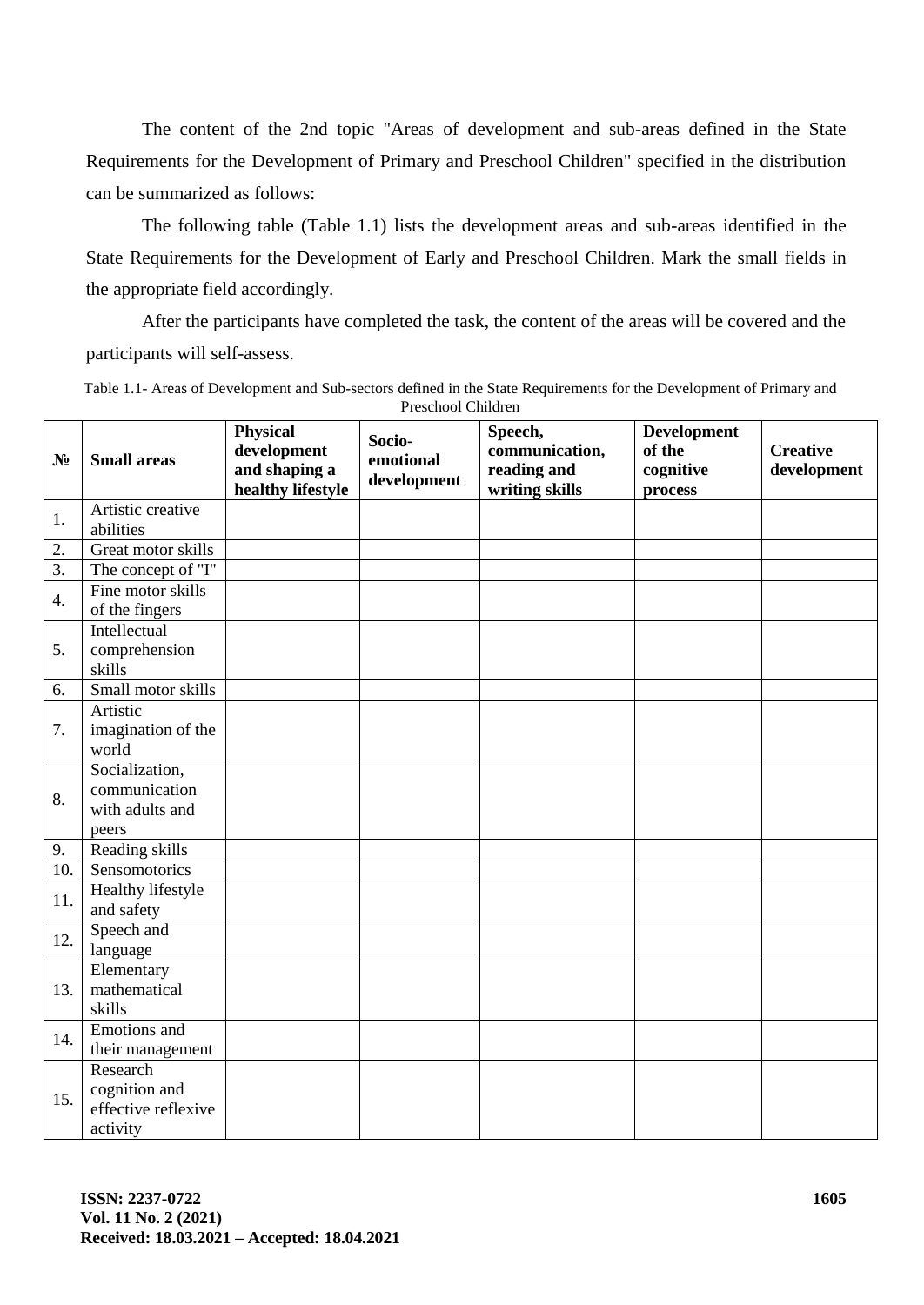Evaluation criteria: Each correct answer 1 point 13-15 correct answers are excellent, 10-12 correct answers are good, 7-9 correct answers are satisfactory, less than 6 answers are unsatisfactory.

"A wonderful person "exercise

On the board are attached human figures with 4 sub-areas (large motor, small motor, sensomotor, healthy lifestyle and safety) belonging to the field of "Physical development and the formation of a healthy lifestyle" (Figure 1.1).



Each participant is given a card with the expected results in the areas of child development (Table 1.2). Each participant places the cards with the expected results on the areas of development that belong to them, around the small areas that belong to the area of "Physical Development and Healthy Lifestyles", ie around people. When the process is complete, the teacher or trainer will analyze the result. Each participant justifies that the card he or she has placed belongs to that small area. The result done correctly is applauded by the audience.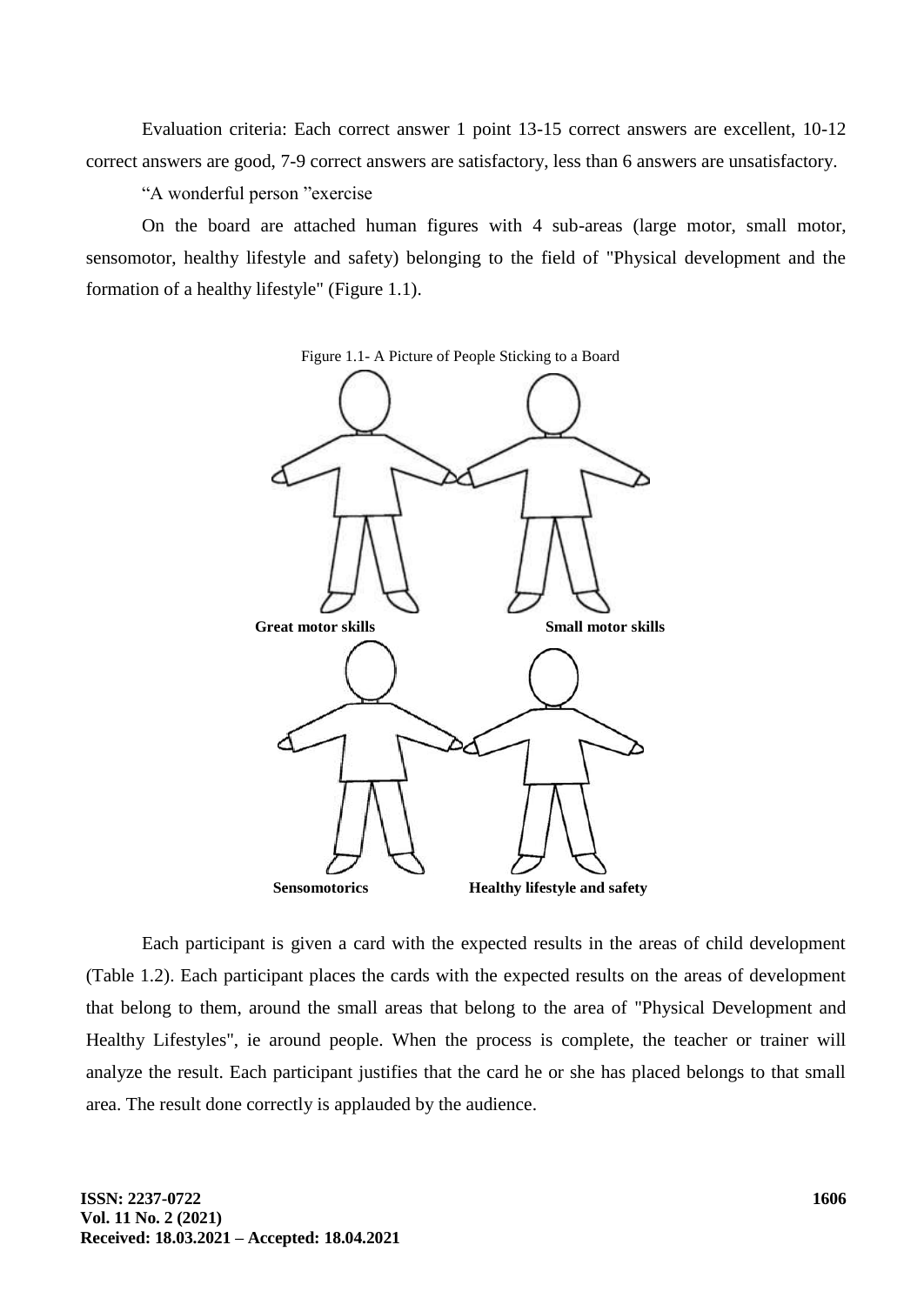| inserts the<br>rope into the<br>ring                          | independent<br>hand, washes<br>face, cleans<br>teeth, uses<br>towel            | cuts the paper<br>independently<br>along a straight<br>line                     | uses a comb and<br>a napkin or<br>napkin                                                               | places items<br>from one<br>container to<br>another                                 | goes to the<br>difference of<br>smooth and<br>uneven<br>texture        |
|---------------------------------------------------------------|--------------------------------------------------------------------------------|---------------------------------------------------------------------------------|--------------------------------------------------------------------------------------------------------|-------------------------------------------------------------------------------------|------------------------------------------------------------------------|
| pays attention                                                | The column can                                                                 | plays with small                                                                |                                                                                                        | finished                                                                            | collects small                                                         |
| to its<br>appearance                                          | be arranged in a<br>circle                                                     | toys in play<br>activities                                                      | can ask for help                                                                                       | different knots<br>from the ropes                                                   | piece mosaics<br>and puzzles                                           |
| flies on a<br>two-legged<br>bicycle                           | follows the rules<br>of walking in the<br>garden, on the<br>street, in traffic | bypassing or<br>overcoming<br>obstacles                                         | can feel the toy in<br>the bag and say<br>its name                                                     | keeps order in<br>the room,<br>picks up toys<br>after himself                       | throws the<br>object at the<br>specified<br>target                     |
| goes to the<br>difference of<br>objects that<br>are dangerous | with the help of<br>an adult, a large-<br>sized bead is<br>threaded            | opens and closes<br>locks, uses a key                                           | jumps around in<br>one place,<br>swinging his legs<br>right and left                                   | throws the ball<br>across the<br>ground like a<br>snake                             | knows<br>vitamins and<br>their benefits<br>in food                     |
| knows the<br>basic rules of<br>the road for<br>pedestrians    | determines the<br>taste                                                        | throws the ball to<br>the ground<br>alternately with his<br>right and left hand | she sews and<br>unbuttons her<br>independent<br>buttons, and<br>hooks her clothes<br>and shoes herself | places small,<br>medium and<br>large toys<br>depending on<br>the size of the<br>box | takes care of<br>plants and<br>creatures in<br>the corner of<br>nature |
| jumps on the<br>rope in<br>different<br>ways                  | knows the basic<br>rules of the road<br>for pedestrians                        | climbs the<br>gymnastic ladder                                                  | shoots a sandbag                                                                                       | knows the<br>benefits of<br>vitamins and<br>healthy eating                          | hits the target<br>with a ball                                         |

Table 1.2- Cards with expected Results in Areas of Development

# **4. Conclusion**

This was done in all areas of development.

At the heart of in-depth study of specialty disciplines is the improvement of educational content, aimed at finding solutions to the following problems:

- Achieving the integration and integration of training systems of foreign countries;
- Achieving free mobilization of professors teachers and students;
- Creation of global zones and regions for competent professors and teachers of the field;
- Creation of a single system of rules and requirements acceptable for the management system of preschool education;
- Achieving uniformity of knowledge, skills and qualification requirements in accordance with international standards and their assessment systems;
- Ensuring the integration of specialist science, education and production;